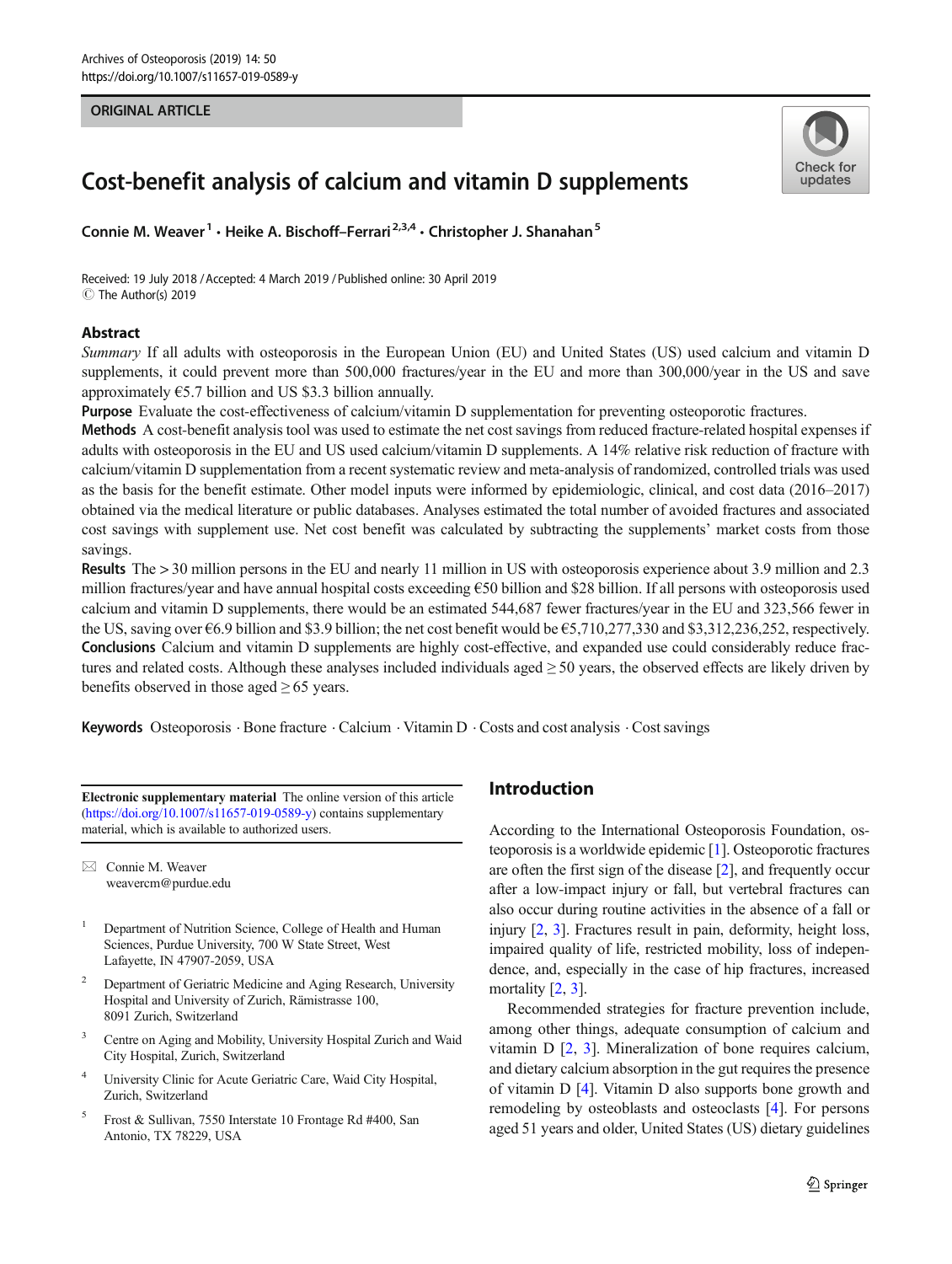recommend a daily calcium intake of 1200 mg for women and 1000 mg for men and a daily vitamin D intake of 600 mg for both genders [[5\]](#page-10-0). However, most North American osteoporosis guidelines recommend a vitamin D intake of at least 800 to 1000 IU/day (maximum 4000 IU/day) for adults aged 50 years and older [[2,](#page-10-0) [3,](#page-10-0) [6](#page-10-0), [7](#page-10-0)]. European guidelines vary by country, but a daily intake of at least 1000 mg of calcium, which includes dietary sources of calcium, and 400 to 800 IU of vitamin D is generally recommended [\[8](#page-10-0), [9](#page-10-0)].

Unfortunately, calcium and especially vitamin D are both underconsumed dietary nutrients [\[5\]](#page-10-0), and inadequacies in these nutrients are a key preventable risk factor for osteoporosis [[10](#page-10-0)]. Among persons who rely on food alone for their vitamin and mineral intake, about 38% consume inadequate levels of calcium and about 93% consume inadequate levels of vitamin D [[11](#page-10-0)]. Vitamin D is also produced in the skin in response to sunlight, but sunshine exposure may be limited by climate or sunscreen use [\[5](#page-10-0)]. About 58% of persons in Europe have serum 25-hydroxyvitamin D levels < 30 ng/mL [\[12](#page-10-0)].

It remains controversial as to whether increasing dietary calcium intake results in clinically meaningful fracture reduction [\[13](#page-10-0)–[15\]](#page-10-0). Also, calcium supplementation alone does not reduce fracture risk compared with placebo [\[16](#page-10-0)]. However, calcium and vitamin D supplementation is associated with a 14% reduction in overall risk of fractures and a 39% reduction in risk of hip fractures in generally healthy adults, according to a recent metaanalysis [[4](#page-10-0)]. Most professional guidelines from North America and the European Union (EU) support the use of supplements to maintain adequate calcium and vitamin D intake [\[2,](#page-10-0) [3,](#page-10-0) [6](#page-10-0), [7,](#page-10-0) [9](#page-10-0)].

Expanded use of combined calcium and vitamin D supplements has the potential to lower the risk of fracture. The financial impact of such prevention efforts is unclear, however, since the supplements have an associated cost and would need to be used by a large number of people to prevent one fracture. This analysis evaluated the net cost savings that could be derived from reduced hospital expenses for bone fracture if all adults aged 50 and older with osteoporosis in the EU and the US used calcium and vitamin D supplements, assuming a 14% reduction of total fracture risk [\[4](#page-10-0)]. We hypothesized that, despite the costs of the supplements, savings would be derived from a reduction in fractures.

# Methods

## Target populations

This analysis calculated fracture risk reduction and cost savings from calcium and vitamin D supplements in target populations consisting of adults aged 50 and older with osteoporosis in the EU and US. In addition, analyses were performed to evaluate risk reduction and cost savings in subgroups of those populations by age (50–59 years, 60–69 years, 70– 79 years, and > 80 years) and gender. All analyses were performed by Frost & Sullivan (San Antonio, TX, USA).

## Identification of fracture risk and related costs

We derived overall EU and US population data, as well as population data for individual countries and states, from Eurostat [[17\]](#page-10-0), the US Census Bureau [\[18](#page-10-0)], and the Kaiser Family Foundation [\[19](#page-10-0)]; data were adjusted to align with the 10-year age bands of the target populations and were also sorted by gender. We modeled the current prevalence of osteoporosis by applying osteoporosis prevalence data from Hernlund et al. [[8\]](#page-10-0) for the EU and Wright et al. [[20\]](#page-10-0) for the US to current total population figures. Gaps in information, including missing EU countries, were approximated using similar findings from the nearest and most similar country with complete information.

We modeled the number of osteoporosis-attributed fractures using reported annual fracture incidence rates derived from Kanis et al. [\[21\]](#page-10-0) and Johnell et al. [[22\]](#page-10-0) for the EU and Burge et al. [\[23\]](#page-10-0) for the US. Our estimates are conservative in nature because the data from Kanis et al. [\[21](#page-10-0)] are for hip fractures only. As US state-level fracture rates were not available, we first applied the osteoporosis prevalence rates by state from Wright et al. [\[20](#page-10-0)] to distribute expected osteoporosisattributed bone fractures. Relative incidence rates of osteoporosis-attributed fractures for each EU country and US state were then applied to current population data to obtain estimated current osteoporosis-attributed bone fracture rates. Future survey research is required to verify the latest osteoporosis fracture rates. The incidence of fracture  $(F)$  in each target population was then calculated as the number of fractures per year/number of people with osteoporosis.

We modeled the estimated per-person and total annual costs of an osteoporosis-attributed bone fracture using reported costs from Hernlund et al. [\[8](#page-10-0)] for the EU and Weycker et al. [\[24](#page-10-0)] and Burge et al. [[23\]](#page-10-0) for the US. Since the study by Kanis et al. reported costs for base year 2010, we scaled these figures upward to account for inflation, assuming a 2% annual growth in per-fracture cost from 2010 to 2016. Purchasing power parity (PPP) per EU country and US state was used to further control and adjust for relative healthcare costs between countries and states. We relied on the data from Burge et al. [\[23](#page-10-0)] to segment costs by gender, age, and US state and adjusted for target population growth. We calculated the cost equivalent for each of the estimated 2.3 million total fractures in 2016 by multiplying the average cost of fracture (US \$12,197) times the PPP of each US state and a cumulative inflation rate of 43.7% between 2005 and 2016 (consistent with a conservative estimate of about 3.6% annual growth of the US healthcare spending [\[25](#page-10-0)]). Future survey research is required to verify the estimated annual cost of an osteoporosis-attributed bone fracture.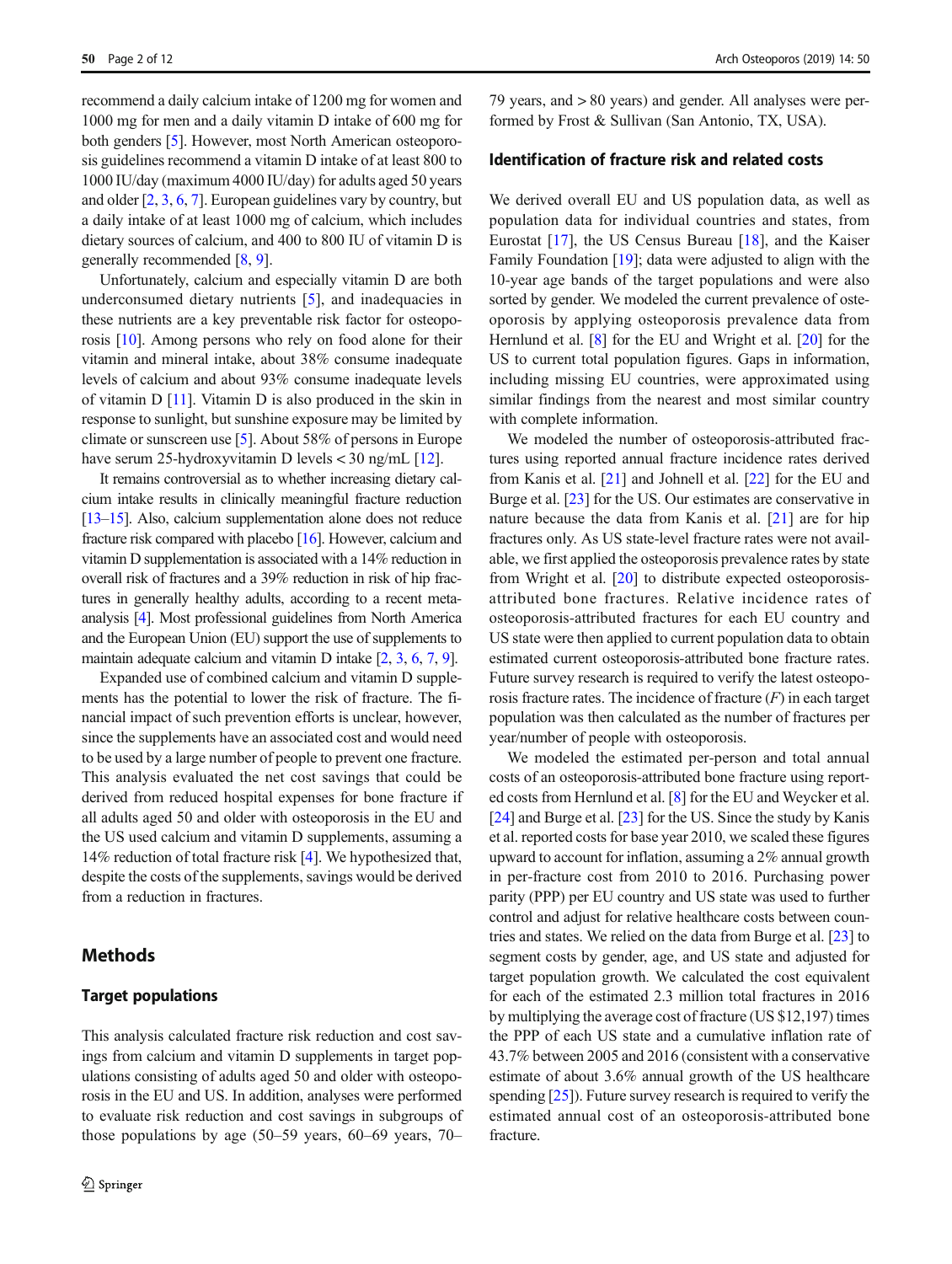# Determination of expected impact of calcium/vitamin D supplements on fracture risk

A search of the medical literature identified a recent, comprehensive meta-analysis of 7 randomized, controlled trials  $[26-32]$  $[26-32]$  $[26-32]$  $[26-32]$  of calcium (500-1200 mg/day) plus vitamin D (400-800 IU/day) supplementation for fracture prevention in generally healthy community-dwelling and institutionalized adults conducted by the National Osteoporosis Foundation (Table [1\)](#page-3-0) [\[4\]](#page-10-0). The final analysis, published in a correction, reported a summary relative risk estimate of 0.86 (95% CI, 0.75–0.98), indicating that supplementation would reduce the overall population risk of osteoporotic fracture by 14% [\[4\]](#page-10-0). Thus, the current analysis utilized a relative risk reduction (RRR) for total fracture of 0.14 with calcium and vitamin D supplementation.

The RRR (0.14) was used to calculate the absolute risk reduction realizable for each target population by multiplying it by the target population's incidence of an osteoporosisattributed bone fracture  $(F)$ . Number needed to treat (NNT)—i.e., the total number of people who would have to be treated with the supplements to achieve one avoided fracture event—was calculated as  $1/(F - [F \cdot RRR])$ . The number of avoided fractures  $(N^*)$  was calculated as the number of people in the target population with osteoporosis multiplied by the absolute risk reduction or the inverse of NNT.

#### Calculation of net realizable healthcare cost savings

A previously published cost-benefit analysis tool developed by researchers at Frost & Sullivan was used for this analysis [\[33\]](#page-11-0). The following equation was used to calculate total potential savings (S) from reduced hospital services following osteoporosisattributed fracture that would be realizable if the entire target population used a calcium and vitamin D supplement:  $S = h \cdot$ N∗ where h is the expected per-person cost of an osteoporosisattributed bone fracture for a member of the target population (Pop) derived as described above.

It is also necessary to take into account the cost of the calcium and vitamin D supplement. Therefore, the net cost benefits  $(B)$ that could be realized from avoided osteoporosis-attributed bone fractures were calculated as  $B = S - C = S - (Pop \cdot d)$ , where cost savings S is calculated as described above and the total population cost (C) of calcium and vitamin D supplementation is represented by  $C = Pop \cdot d$  where Pop is the total number of at-risk people in the target population and  $d$  is the expected annual per-person cost for a 1000-mg/day calcium and 600-IU/ day vitamin D supplement regimen. In order to have a reasonable estimate of savings, we based supplement costs on calcium and vitamin D doses at the relatively higher end of the usual dose ranges studied in the meta-analysis on which the RRR was based; these regimen levels represent mid to high doses of supplements typically available to consumers from the marketplace. A vitamin D dose of 600 IU (15 μg) per day has also been

established by the European Food Safety Authority as adequate intake for adults to achieve a target serum 25-hydroxyvitamin D concentration of 50 nmol/L  $[34]$ . Supplement cost (d), which represents the average cost across a wide range of available supplements, was determined based on market analysis performed by Frost & Sullivan (unpublished data, 2017).

Note that the entire target population must take the given regimen in order for the total number of avoided events to be realized. Thus, B represents the net monetary benefits that use of calcium and vitamin D supplements can yield through hospital cost reduction with 100% utilization of supplements by the target population.

# Results

#### Osteoporosis, fractures, and associated hospital costs

In the EU, an estimated 30,485,309 persons aged 50 years and older have osteoporosis, representing nearly 15% of persons in that age range (Table [2\)](#page-4-0). In the US, an estimated 10,887,910 persons aged 50 years and older have osteoporosis, representing about 10% of the US population of that age (Table [2\)](#page-4-0). Women account for about 80% of those with osteoporosis in both the EU and the US. Osteoporosis rates increase with age in both regions and are about 7%, 12%, and 24% among persons in their 50s, 60s, and 70s in the EU and 5%, 8%, and 16% in those age groups in the US, respectively. In both regions, a little more than a quarter of those aged over 80 years have osteoporosis.

The estimated annual fracture incidence among persons with osteoporosis is 12.9% in the EU and 21.4% in the US, which translates to about 3.9 million fractures per year in Europe and 2.3 million per year in the US (Table [2\)](#page-4-0), respectively. Although men have a lower risk of osteoporosis, those with osteoporosis have a higher risk of fracture compared with women with osteoporosis: 21.7%/year vs 10.6%/year in the EU and 31.9% vs 18.9% in the US. Among persons with osteoporosis, fracture rates appear to be similar across age groups, at about 12–13% in the EU and 21–22% in the US.

In the EU, osteoporosis-related fractures result in hospital costs of about  $\epsilon$ 12,772 per person and over  $\epsilon$ 50 billion annually (Table [2\)](#page-4-0), with women accounting for 66% of cases. Hospital costs for osteoporosis-related fractures in the US are about \$12,197 per person and over \$28 billion annually (Table [2\)](#page-4-0), with women accounting for about 71% of costs. Those aged  $\geq$  80 years account for about 26% of the total osteoporotic fracture–related hospital costs in the EU and 29% in the US.

# Fracture reduction with calcium and vitamin D supplementation

Fifty-six people in Europe, or 34 people in the US, would need to be treated with calcium and vitamin D supplements to prevent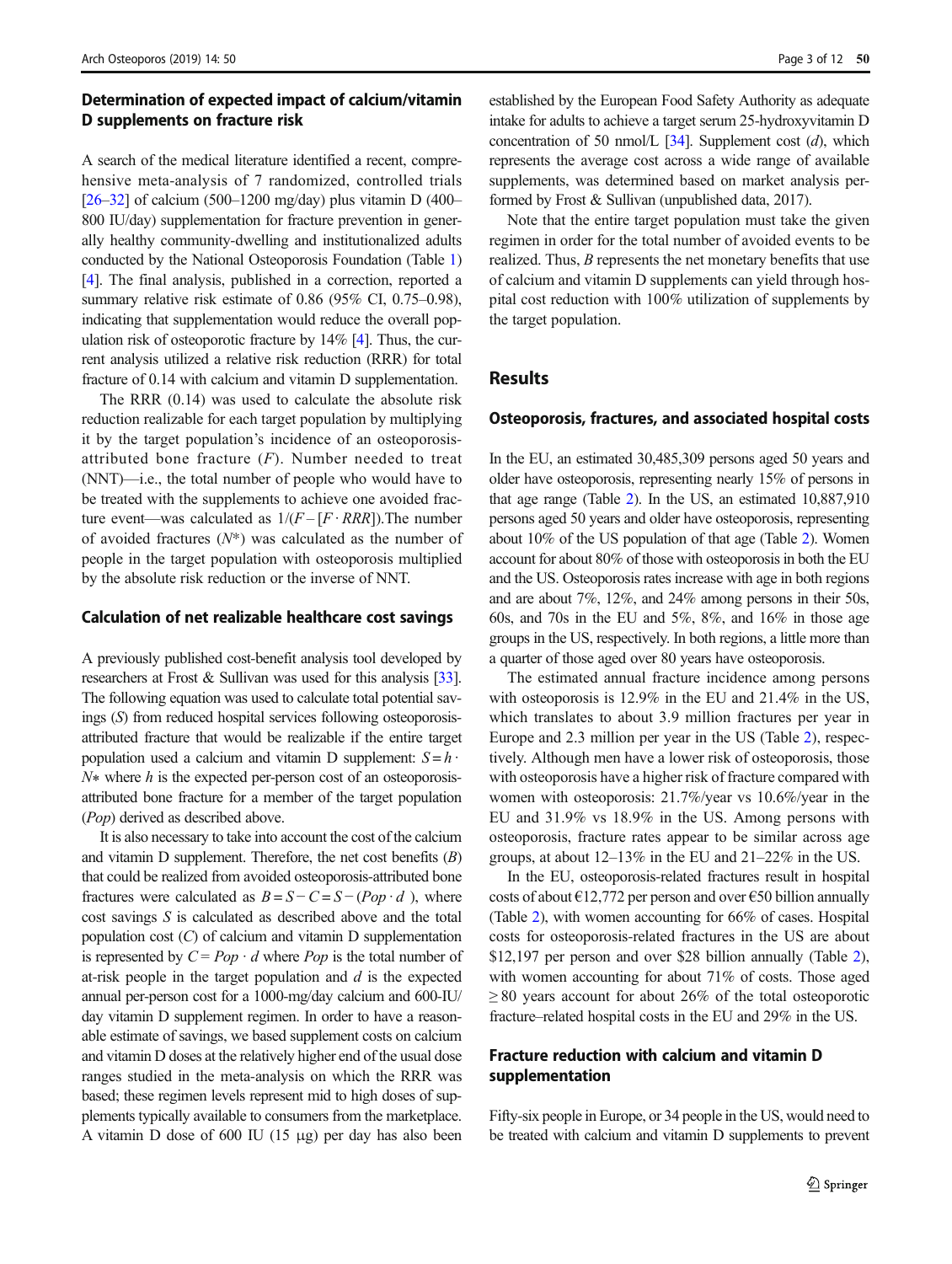<span id="page-3-0"></span>

| Table 1                                                             |         | Summary of randomized, controlled trials included in meta-analysis for calcium plus<br>vitamin D supplementation versus control and fracture risk reduction. Adapted by permission<br>from Springer Customer Service Centre GmbH: Springer Nature, Osteoporosis International. |                 |                      |                 |                                                 | fractures: an updated meta-analysis from the National Osteoporosis Foundation. Weaver CM,<br>Dawson-Hughes B, Lappe JM, Wallace TC, 2016 [4] |                           |                            |            |                                                     |
|---------------------------------------------------------------------|---------|--------------------------------------------------------------------------------------------------------------------------------------------------------------------------------------------------------------------------------------------------------------------------------|-----------------|----------------------|-----------------|-------------------------------------------------|----------------------------------------------------------------------------------------------------------------------------------------------|---------------------------|----------------------------|------------|-----------------------------------------------------|
| Study                                                               | Region  | Population                                                                                                                                                                                                                                                                     |                 | Gender, $n$ (%)      |                 | Age, year (range)<br>Mean (SD)                  | Calcium dose,<br>mg/day                                                                                                                      | dose, IU/day<br>Vitamin D | Number of fractures, $n/N$ |            | Calculated RR<br>$(95\%$ CI) [4]                    |
|                                                                     |         |                                                                                                                                                                                                                                                                                |                 | Women                | Men             | Control<br>$\mathbb{R}$                         |                                                                                                                                              |                           | Supplements                | Control    |                                                     |
| Chapuy 1992 [26]                                                    | France  | Institutionalized                                                                                                                                                                                                                                                              | 3270            | 3270<br>(100)        | $\circ$         | $(69 - 106)$<br>$3300$<br>$350$<br>$250$        | 1200                                                                                                                                         | 800                       | 66/877                     | 97/888     | $\begin{array}{c} 0.69 \\ 0.51 - 0.93) \end{array}$ |
| Dawson-Hughes<br>1997 [27]                                          | USA     | Community dwelling                                                                                                                                                                                                                                                             | 445             | (55.3)<br>246        | (44.7)<br>199   | Women:<br>$71(4)$<br>$72(5)$<br>$70(4)$<br>Men: | 500                                                                                                                                          | 700                       | 11/170                     | 26/148     | $\begin{array}{c} 0.37 \\ 0.19 - 0.72 \end{array}$  |
| Porthouse 2005 [28]                                                 | England | unequally allocated<br>Community dwelling,                                                                                                                                                                                                                                     | 3454            | 3454<br>(100)        | $\circ$         | 7000<br>2000<br>2000                            | 1000                                                                                                                                         | 800                       | 34/714                     | 69/1391    | $\frac{0.96}{(0.64-1.43)}$                          |
|                                                                     |         | Community dwelling,<br>equally allocated<br>group $(2:1)$<br>group $(1:1)$                                                                                                                                                                                                     |                 |                      |                 |                                                 |                                                                                                                                              |                           | 24/607                     | 22/602     | $(0.61 - 1.91)$<br>$1.08\,$                         |
| Prentice 2013 <sup>b</sup> [29]                                     | USA     | Community dwelling                                                                                                                                                                                                                                                             | 5,331           | 15,331<br>(100)      | $\circ$         | $(50 - 79)$<br>ğ<br>ğ                           | 1000                                                                                                                                         | 400                       | 405/7530°                  | 458/7801°  | $(0.80 - 1.04)$<br>0.92                             |
| Salovaara 2010 [30]                                                 | Finland | Community dwelling                                                                                                                                                                                                                                                             | 3195            | (100)<br>3195        | $\circ$         | $(65 - 71)$                                     | 1000                                                                                                                                         | 800                       | 78/1586                    | 94/1609    | $0.84(0.63 - 1.13)$                                 |
| Grant 2005 <sup>d</sup> [31]                                        | UK      | Community dwelling<br>with history of                                                                                                                                                                                                                                          | $2638^e$        | 2232<br>(84.6)       | $406$<br>(15.4) |                                                 | 1000                                                                                                                                         | 800                       | 179/1306                   | 192/1332   | $(0.79 - 1.15)$<br>0.95                             |
| Harwood 2004 [32]                                                   | ŬК      | Community dwelling<br>with history of hip<br>fracture                                                                                                                                                                                                                          | 76 <sup>f</sup> | $\frac{2}{\sqrt{6}}$ | $\circ$         | $\frac{83}{81}$ <sup>g</sup>                    | 1000                                                                                                                                         | 800                       | 3/29                       | 5/35       | $(0.19 - 2.78)$<br>0.72                             |
| Total (random model) [4]                                            |         | fracture                                                                                                                                                                                                                                                                       |                 |                      |                 |                                                 |                                                                                                                                              |                           | 800/12,819                 | 963/13,806 | $(0.75 - 0.98)$<br>0.86                             |
|                                                                     |         | <sup>a</sup> Range not reported; number in parentheses represents age-related inclusion criteria                                                                                                                                                                               |                 |                      |                 |                                                 |                                                                                                                                              |                           |                            |            |                                                     |
| <sup>c</sup> Data provided from WHI investigators                   |         | <sup>b</sup> Data analyzing the WHI for subgroup with adherence to assigned pills and no personal use of supplements, from Table 6 in Prentice et al. 2013 [29]                                                                                                                |                 |                      |                 |                                                 |                                                                                                                                              |                           |                            |            |                                                     |
| <sup>d</sup> Results from data on fracture confirmed by radiography |         |                                                                                                                                                                                                                                                                                |                 |                      |                 |                                                 |                                                                                                                                              |                           |                            |            |                                                     |

<sup>2</sup> Springer

<sup>e</sup> A total of 5292 were randomized to four groups: 1306 to calcium and vitamin D, 1343 to vitamin D alone, 1311 to calcium alone, and 1332 to placebo; only the calcium + vitamin D and placebo groups are  $^{\circ}$ A total of 5292 were randomized to four groups: 1306 to calcium and vitamin D, 1343 to vitamin alone, 1311 to calcium alone, and 1332 to placebo; only the calcium + vitamin D and placebo groups are

<sup>f</sup> A total of 150 women were randomized to four groups: 38 to injected vitamin D, 36 to injected vitamin D with oral calcium; 39 to oral vitamin D and calcium, and 37 to control; only the oral vitamin D and calcium and co A total of 150 women were randomized to four groups: 38 to injected vitamin D, 36 to injected vitamin D with oral calcium; 39 to oral vitamin D and calcium, and 37 to control; only the oral vitamin D and

included here

included here

calcium and control groups are included here

 $\rm ^g$  SDs not reported SDs not reported

CI, confidence interval; NR, not reported; RR, relative risk; SD, standard deviation; Tx, treatment; WHI, Women's Health Initiative

CI, confidence interval; NR, not reported; RR, relative risk; SD, standard deviation; Tx, treatment; WHI, Women's Health Initiative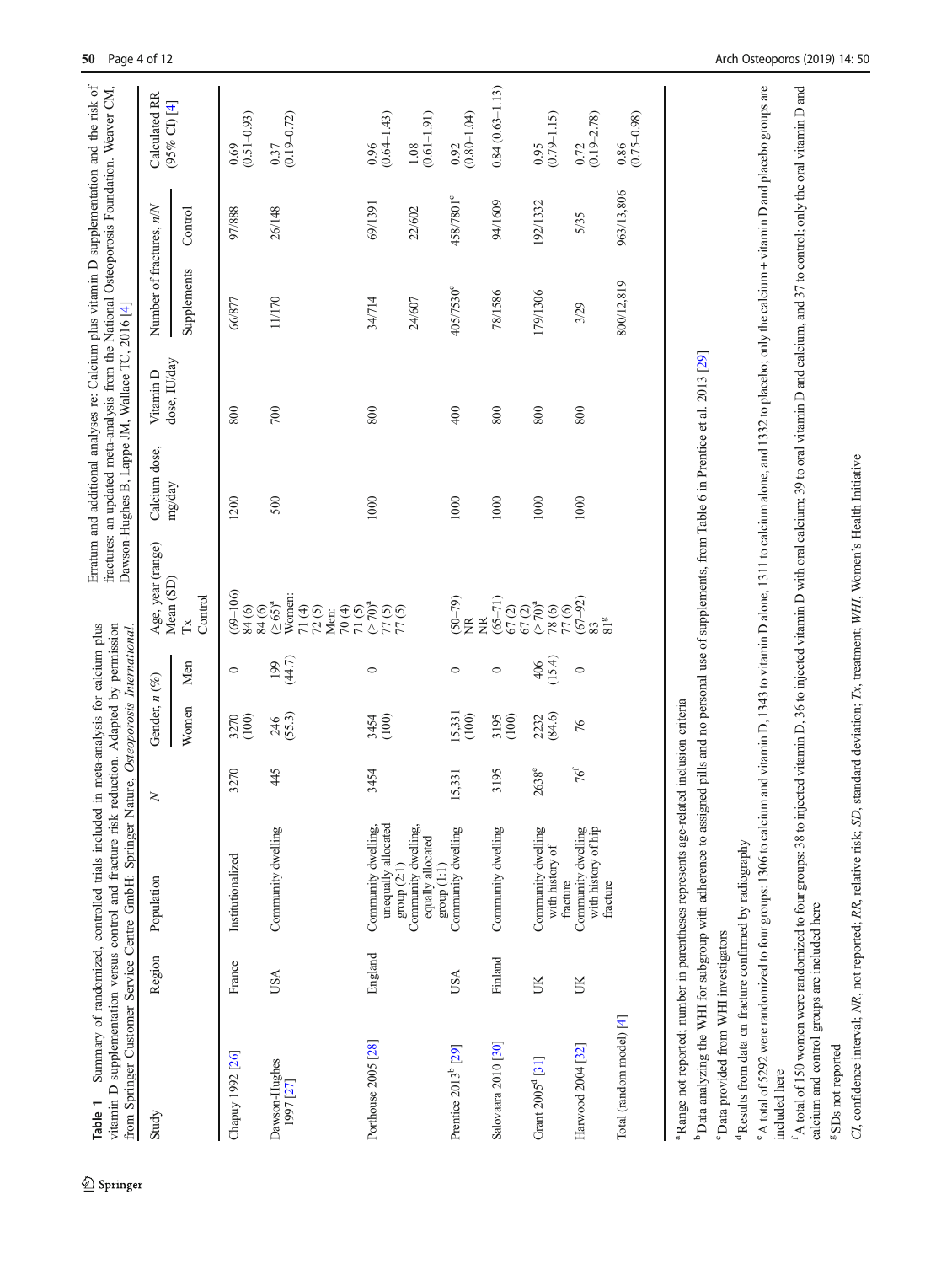<span id="page-4-0"></span>

|                                                                                             | Gender              |                 | Age, year       |                  |                   |                  | All women and           |
|---------------------------------------------------------------------------------------------|---------------------|-----------------|-----------------|------------------|-------------------|------------------|-------------------------|
|                                                                                             | Women               | Men             | $50 - 59$       | $60 - 69$        | $70 - 79$         | $\geq 80$        | $men > 50$ years of age |
| European Union                                                                              |                     |                 |                 |                  |                   |                  |                         |
| Overall population, n                                                                       | 110,412,069         | 94,341,393      | 72,894,061      | 61,182,643       | 42,352,016        | 28,324,742       | 204,753,462             |
| Number (%) of people with<br>osteoporosis                                                   | 24,289,066 (22.0)   | 6,196,243(6.6)  | 5,400,985 (7.4) | 7,089,079 (11.6) | 10,096,028 (23.8) | 7,899,217 (27.9) | 30,485,309 (14.9)       |
| Number of osteoporosis-attributable<br>fractures/year                                       | 2,582,774           | 1,341,884       | 695,781         | 908,098          | 1,313,006         | 1,007,773        | 3,924,658               |
| population who experience a fracture<br>Annual percentage of osteoporotic                   | 10.6                | 21.7            | 12.9            | 12.8             | 13.0              | 12.8             | 12.9                    |
| Per-person hospital-related cost of fracture, $\epsilon$                                    |                     |                 |                 |                  |                   |                  | 12,772                  |
| osteoporosis-attributed fractures, $e^a$<br>Total annual hospital costs of<br>United States | 1,948<br>33,305,134 | 16,818,991,244  | 8,886,229,029   | 11,597,857,669   | 16,769,170,031    | 12,870,869,463   | 50,124,126,192          |
| Overall population, n                                                                       | 56,943,826          | 49,204,489      | 44,980,229      | 31,374,453       | 17,789,749        | 12,005,722       | 106,148,314             |
| Number (%) of people with osteoporosis                                                      | (15.4)<br>8,772,758 | 2,115,151 (4.3) | 2,296,013 (5.1) | 2,511,839 (8.0)  | 2,917,720 (16.4)  | 3,146,201 (26.2) | 10,887,910 (10.3)       |
| Number of osteoporosis-attributable<br>fractures/year                                       | 1,655,814           | 675,591         | 492,660         | 517,406          | 634,765           | 686,574          | 2,331,405               |
| Annual percentage of osteoporotic                                                           | 18.9                | 31.9            | 21.5            | 20.6             | 21.8              | 21.8             | 21.4                    |
| Per-person hospital-related cost of fracture, US \$<br>population who experience a fracture |                     |                 |                 |                  |                   |                  | 12,197                  |
| osteoporosis-attributed fractures, US \$ª<br>Total annual hospital costs of                 | 9,923<br>20,196,239 | 8,240,299,495   | 6,009,057,865   | 6,310,891,878    | 7,742,336,469     | 8,374,253,206    | 28,436,539,418          |

The significance of the bold entries was to separate the overall totals from the individual age groups listed in Table 2, as well as the call out totals of each row The significance of the bold entries was to separate the overall totals from the individual age groups listed in Table 2, as well as the call out totals of each row <sup>a</sup> Per-person hospital costs of fracture multiplied by t Per-person hospital costs of fracture multiplied by the number of osteoporosis-attributable fractures per year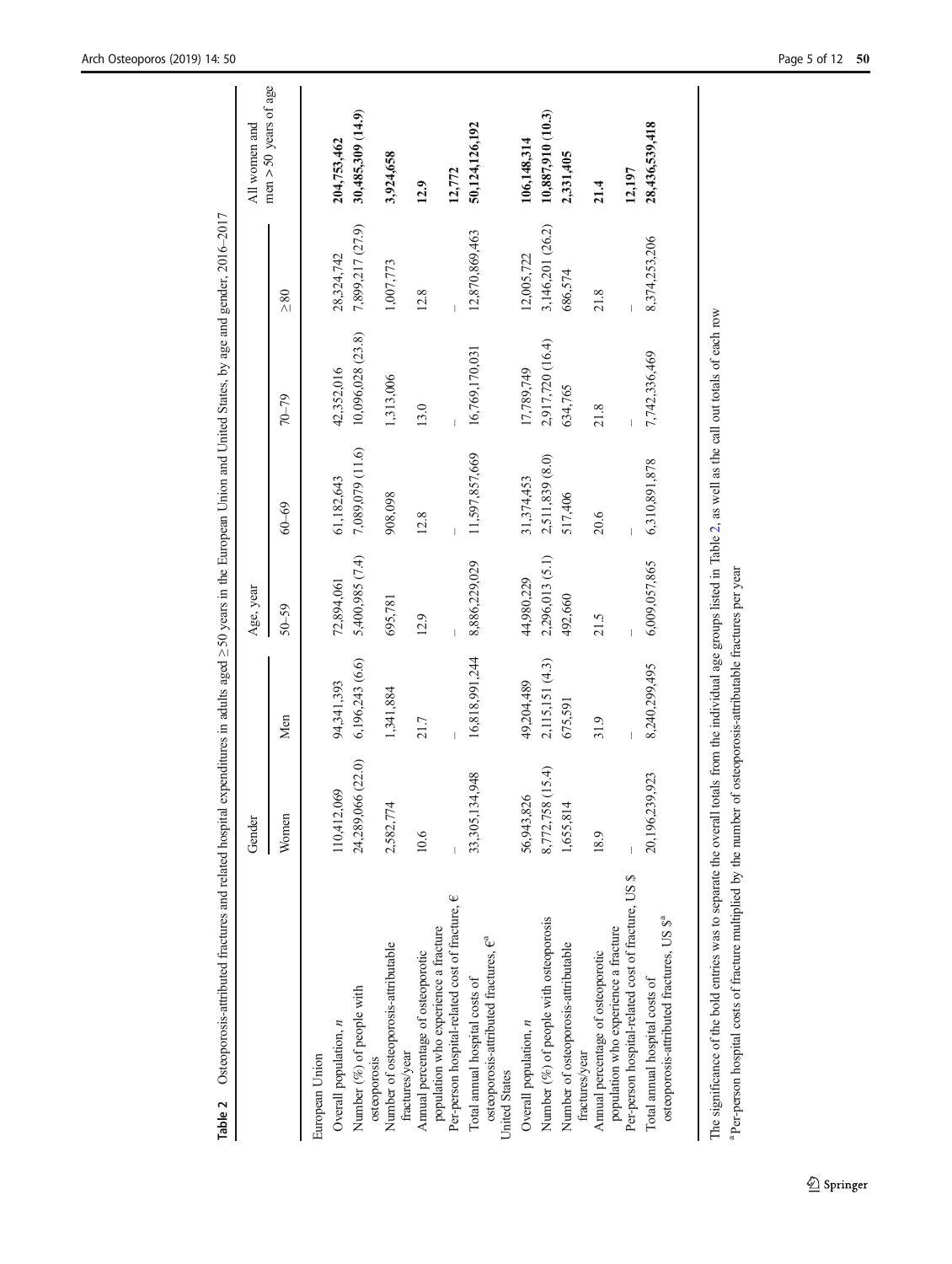one fracture in each of those target populations. Absolute risk reduction would be 1.8% in Europe and 3.0% in the US. If everyone aged 50 years and older took calcium and vitamin D supplements, an estimated 544,687 fractures would be prevented annually in the EU (Fig. 1a) and 323,566 would be prevented annually in the US (Fig. 1b). The number of avoided fractures would be higher in women than in men and would be highest among those in their 70s in the EU and in those  $\geq 80$  years old in the US compared with the other age groups (Fig. 1a and b).

# Cost savings with calcium and vitamin D supplementation

The reduction in fractures with calcium and vitamin D supplementation would save nearly  $\epsilon$ 7 billion in the EU and nearly \$4 billion in the US annually (Table [3\)](#page-6-0). Factoring in the cost of the supplements, this would result in a net cost benefit of approximately  $\epsilon$ 5.7 billion (Fig. [2a](#page-6-0)) and \$3.3 billion (Fig. [2](#page-6-0)b) per year, respectively. The EU would save  $65.58$  in hospital costs for each  $\epsilon$ 1 spent on calcium and vitamin D supplements, and the US would save \$6.22 per \$1 spent (Table [3\)](#page-6-0). Breakdowns of the net cost/savings ratio by EU country and US state are provided in the Electronic Supplemental Materials (Online Resource 1), which also contain a breakdown of the overall cost analysis by EU country (Online Resource 2) and US state (Online Resource 3). Additionally, data describing osteoporosis-attributed fractures and related hospital expenditures in adults aged  $\geq$  50 years in the EU by age and gender are included in Online Resource 4; these data were not available for the US.

Fracture reductions in women would account for over  $\epsilon$ 3.6 billion  $(~64\%)$  of the cost savings in the EU (Fig. [3](#page-7-0)a) and nearly \$2.3 billion ( $\sim$  69%) of the cost savings in the US (Fig. [3](#page-7-0)b). Cost savings associated with calcium and vitamin D supplementation increase with age in both populations up to age 80 and then begin to plateau or decline due to diminishing population levels for those in the age  $\geq 80$  cohort (Fig. [3](#page-7-0)a and b).

Fig. 1 Estimated number of fractures avoided annually, by gender and age, with 100% use of calcium and vitamin D supplementation by adults aged  $\geq$  50 years in **a** the European Union and b the United States



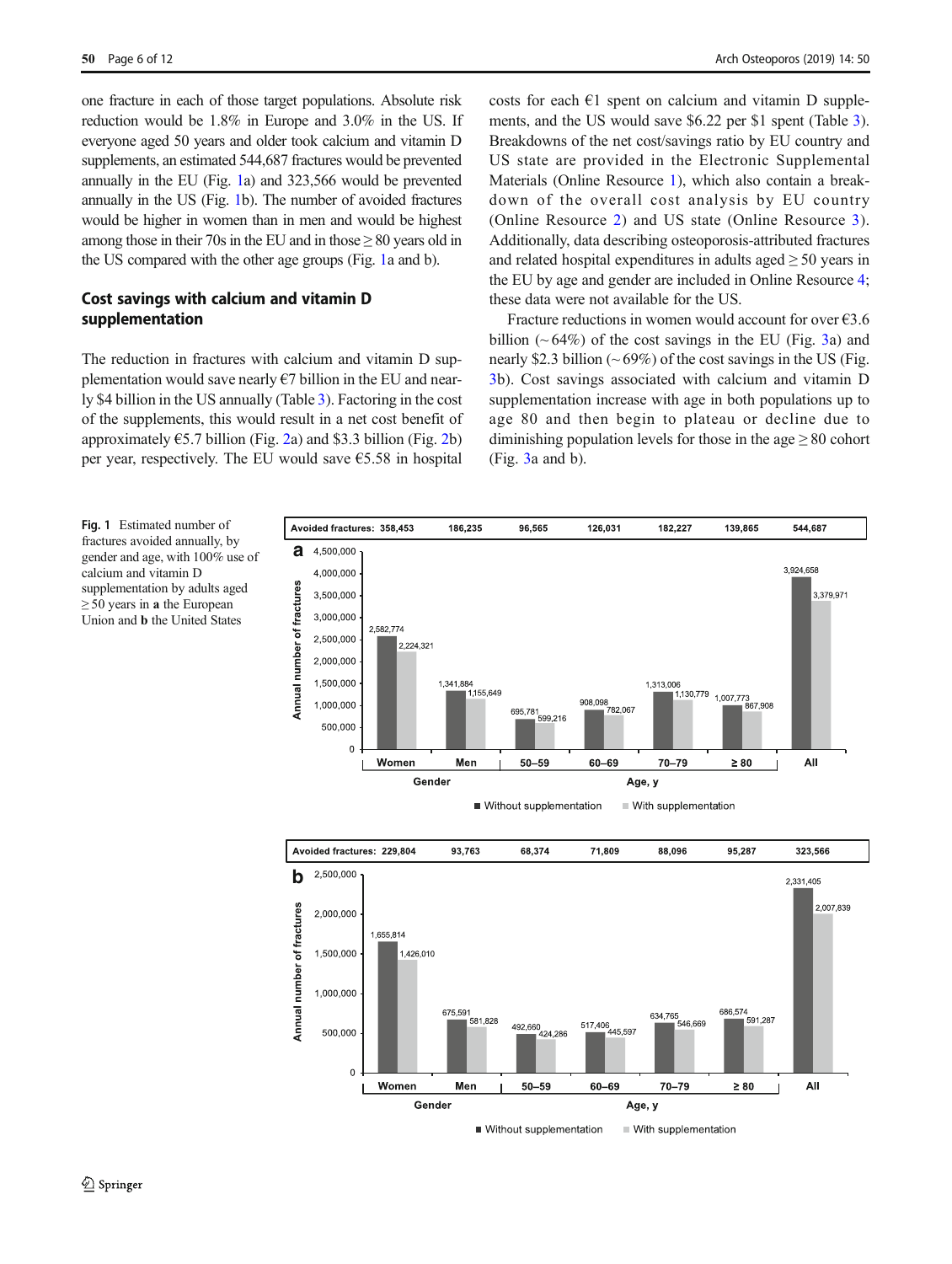<span id="page-6-0"></span>Table 3 Calcium and vitamin D supplementation cost benefit analysis, 2016–2017

|                                                                               | European Union, $\epsilon$ | United States, US \$ |
|-------------------------------------------------------------------------------|----------------------------|----------------------|
| Cost savings (avoided hospital costs for osteoporosis-attributable fractures) |                            |                      |
| Total annual savings (S)                                                      | 6.956.520.691              | 3.946.589.993        |
| Per-person annual savings                                                     | 228.19                     | 362.47               |
| Costs of calcium and vitamin D supplements                                    |                            |                      |
| Total annual cost $(C)$ per target population                                 | 1.246.243.361              | 634.353.741          |
| Daily per-person cost                                                         | 0.11                       | 0.16                 |
| Annual per-person cost                                                        | 40.88                      | 58.44                |
| Net cost benefits                                                             |                            |                      |
| Annual net cost benefit $(S - C)$                                             | 5,710,277,330              | 3,312,236,252        |
| Net benefit/cost ratio $(S/C)$                                                | 5.58                       | 6.22                 |

# **Discussion**

Dietary supplements are a simple, noninvasive measure with potential preventive health benefits. The current analysis supports our hypothesis and suggests that expanding the use of these supplements to 100% of adults aged  $\geq$  50 years could reduce the annual number of fractures by 544,687 in the EU and 323,566 in the US, resulting in a net cost benefit of over

Fig. 2 Cost analysis: net healthcare cost savings in terms of reduced hospital costs for osteoporosis-attributable fracture if all persons aged ≥ 50 years used calcium and vitamin D supplements in a the European Union and b the United States, 2016–2017

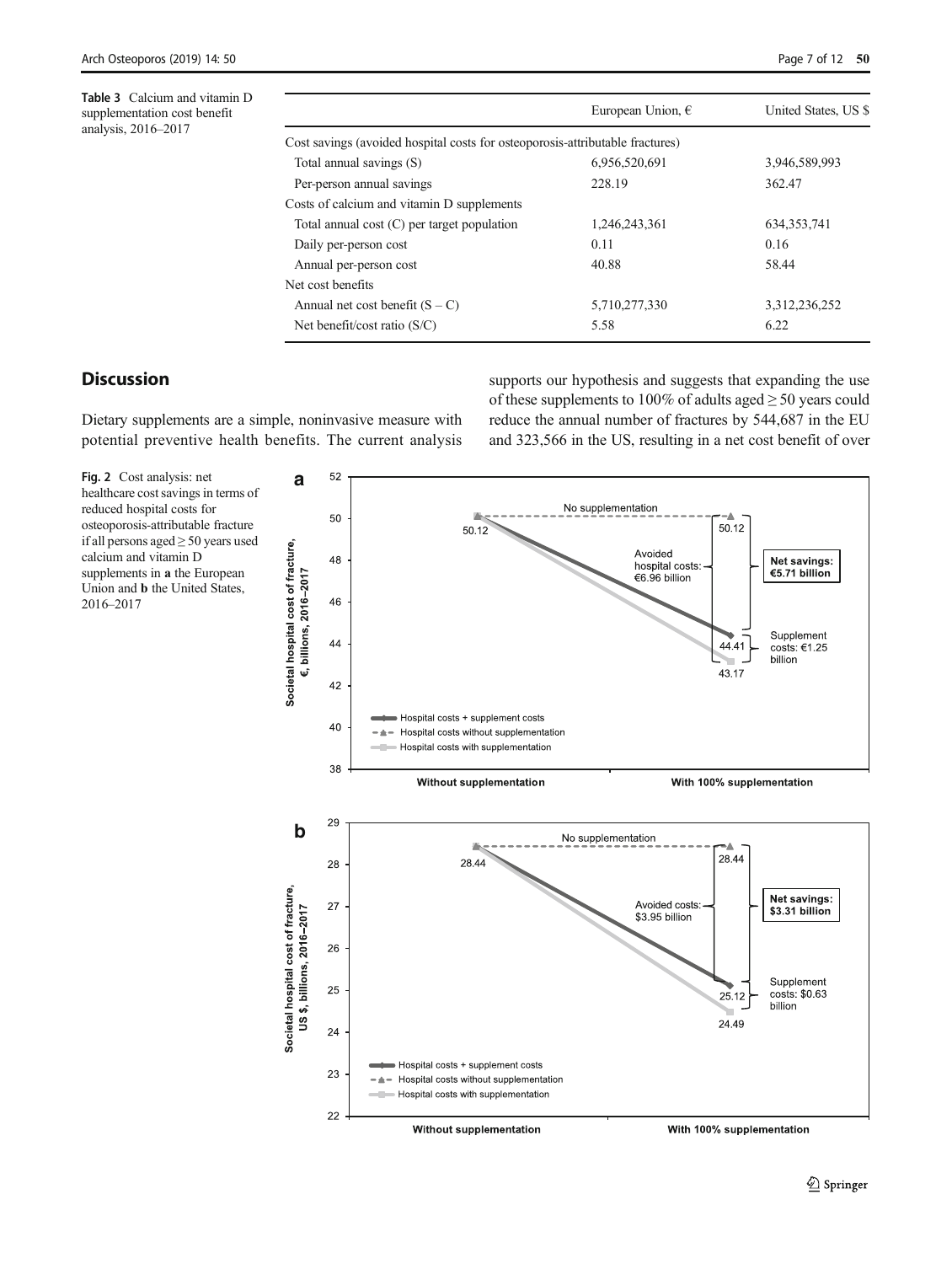<span id="page-7-0"></span>Fig. 3 Net cost benefits, by gender and age, with 100% use of calcium and vitamin D supplementation by adults aged  $\geq$  50 years in **a** the European Union and b the United States



€5.71 billion and \$3.31 billion, respectively, in avoided fracture-related hospital costs. Thus, it can be concluded that calcium and vitamin D supplements are highly cost-effective. However, it is important to note that the benefits observed in the overall population may in part be driven by greater reductions in the older populations, in particular in those aged  $\geq$  65 years, who comprise the majority of the population used to calculate the risk reduction, have higher risks for osteoporosis-related fractures, and may be more detrimentally affected by vitamin D deficiencies. As noted above, the benefits increased with age in these analyses. These findings may assist persons with osteoporosis, their healthcare providers, government and private insurance companies, and employers in making decisions or recommendations that could help minimize current and future fracture risks and related costs.

Fracture reduction and cost savings were predicted for both genders and across all age groups 50 years and older; however, increased use of calcium and vitamin D supplementation by women, particularly older women, has the potential to produce the greatest benefits with regard to fracture reduction and cost savings. One caveat is that our analysis applied a 14% reduction in fracture risk with supplementation across all age groups and both genders. The 14% total fracture reduction was derived from the recent meta-analysis by Weaver and colleagues [[4](#page-10-0)]; most of the individuals enrolled in the studies included in that metaanalysis were 65 years of age and older, and only 1 study contributed data from women aged 50 years and older (Table [1\)](#page-3-0) [\[29\]](#page-11-0). Therefore, future cost-benefit analyses in this area may benefit from additional analyses that control for age and determine the benefits for the different age groups evaluated. Also, the studies included in the Weaver et al. meta-analysis included fewer men, and the authors did not attempt to determine whether RRR varies by age or gender. Although men have a lower baseline risk of fracture [\[35\]](#page-11-0), there is evidence in other studies and meta-analyses that they derive a benefit from calcium and vitamin D supplementation similar to women [\[31](#page-11-0), [36](#page-11-0)]. Further studies are needed to confirm whether persons in their 50s derive the same benefits from calcium and vitamin D supplementation in terms of fracture reduction as older persons; it is possible that by applying the same RRR across all age groups, we have overestimated benefits in this younger age group and also underestimated benefits in the oldest groups. In addition, it should be noted that the original meta-analysis evaluated fracture reduction with calcium and vitamin D supplements in generally healthy adults, whereas our cost analysis is limited to persons with osteoporosis, who represent a high-risk subgroup.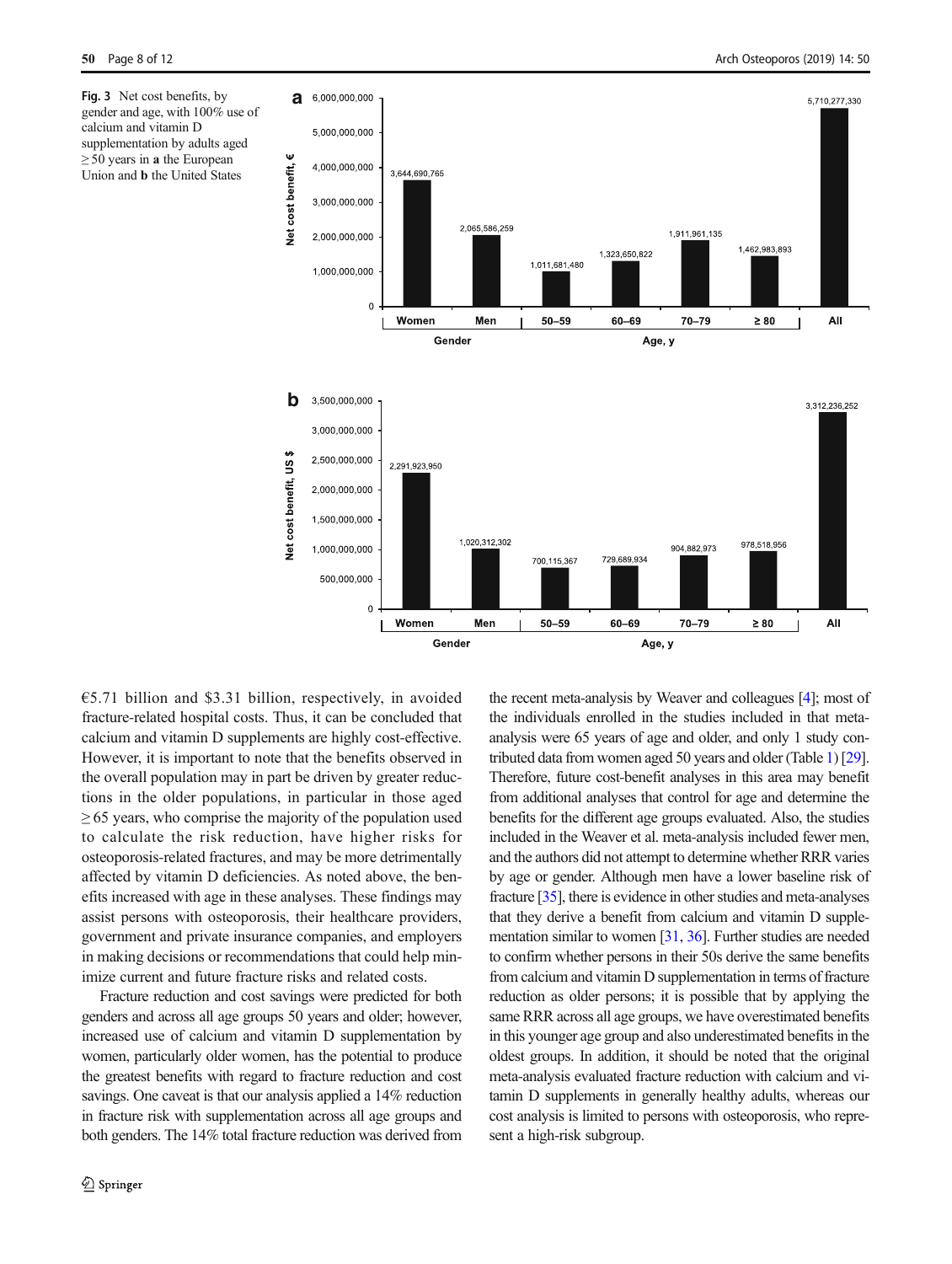A previous cost analysis predicted that costs of osteoporosis-related fracture in the US would grow from \$16.9 billion in 2005 to \$25.3 billion in 2025 [[23\]](#page-10-0). Similarly, another previous cost analysis estimated that overall costs of osteoporotic fracture in Europe would increase from approximately  $637.4$  billion in 2010 to nearly  $646.8$  billion by 2025 [[8\]](#page-10-0). Using their initial costs as a base and adjusting for price inflation and PPP between US states and EU countries, we estimated that hospital costs related to osteoporotic fractures have already exceeded \$28.4 billion in 2016–2017 in the US and  $650.1$  billion in Europe. Future survey research is required to verify the estimated annual cost of an osteoporosis-attributed bone fracture. Another analysis predicted that adequate dairy intake containing 1000 to 1500 mg/day calcium could provide a 20% reduction in fracture risk and cost savings totaling \$3.5 billion per year [[37](#page-11-0)]; however, a subsequent meta-analysis found no overall association between dairy consumption and hip fracture risk [[15](#page-10-0)].

It should be noted that the 14% RRR may be a conservative estimate of fracture reduction with calcium and vitamin D supplements. An earlier meta-analysis found vitamin D supplements at doses of 482–770 IU/day with or without calcium supplements were associated with a 20% reduction in all nonvertebral fractures and an 18% reduction in hip fracture [\[36](#page-11-0)]. In addition, the meta-analysis we used to derive the RRR included studies of supplements containing 500– 1200 mg/day of calcium and 400–800 IU/day of vitamin D [\[4](#page-10-0)]. On the other hand, we may have overestimated a benefit of calcium in combination with vitamin D given the most recent meta-analysis by Zhao and colleagues [[38](#page-11-0)], in which the authors found only a 10% nonsignificant reduction in total fracture risk with these supplements (risk ratio  $= 0.90$ ; 95% CI, 0.78–1.04). However, 1 of the 8 trials included in that meta-analysis had a follow-up of less than 12 months, which is too short for fracture benefits to be expected; half of the studies had no control intervention; and the focus was on individuals aged  $\geq 50$  years, which may have lessened the impact that may have been observed in an older population. These limitations may have prevented the authors from documenting a benefit. Further, the most recent metaanalyses by Bolland and colleagues, which concluded there was no benefit of vitamin D on fracture risk, excluded all trials of vitamin D plus calcium [\[39](#page-11-0), [40](#page-11-0)].

Our analysis was based on costs of supplements containing 1000 mg/day calcium and 600 IU/day vitamin D. Additional analyses to determine the exact impact of calcium and vitamin D supplement dose on the relative risk of fracture and related costs should be considered for future investigation, especially since benefits of vitamin D supplementation have been found to be dose related [\[36](#page-11-0)].

There are a number of challenges inherent to studies of nutritional interventions. For example, control groups are not truly untreated since they still have some level of intake from

diet, as well as production of vitamin D from sun exposure, and possible intake of other dietary supplements containing these nutrients. The underlying meta-analysis by Weaver and colleagues [[4](#page-10-0)] and the current cost analysis were not adjusted for baseline dietary or supplemental calcium and vitamin D intake. Data from the National Health and Nutrition Examination Survey (NHANES) show that usual intake among US adults age 19 years and older is  $1061 \pm 15$  mg calcium from food alone versus  $1277 \pm 1$  mg from food and supplements among supplement users; usual vitamin D intake is  $5.17 \pm 0.16$  μg from food alone versus  $17.1 \pm 0.3$  μg from food and supplements  $[11]$  $[11]$ . It can be seen from these NHANES data that supplements often help bring calcium and vitamin D intake closer to recommended levels.

Thereby, we note that the assumption of the current model that each target population shifts from zero to 100% usage of calcium and vitamin D supplements may overestimate the expected cost-benefit, as we do not take into account that each target population already includes some proportion of persons who are regular users of calcium and vitamin D supplements. Such individuals have therefore already realized the potential risk- and cost-reducing benefits of these supplements. A 2017 survey of 2001 US adults (age 18 years and older) by the Council for Responsible Nutrition found that 20% were using calcium supplements and 28% were using vitamin D supplements [[41\]](#page-11-0). Thus, as a rough estimate, assuming that the 20% of calcium supplement users were all also vitamin D supplement users and that a similar proportion of the subgroup of persons aged 50 years and older were regular users, then a conservative estimate would be that at least 80% of persons in this age group have not yet realized the benefits of regular use. This still amounts to an unrealized potential reduction of 258,852 fractures and \$2,649,789,001 net cost benefit in the US. Future investigations should include sensitivity analyses using different estimates of risk reduction and taking into account the impact of adherence and personal supplement use on both fracture risk reduction and supplement cost.

This cost model is based on 100% adherence, which represents an ideal scenario not typical of real-world use. Nonetheless, this model provides information as to maximum potential benefit from calcium and vitamin D supplements in the target populations, with the understanding that actual net benefits would be lower with lower rates of supplement uptake or less than 100% adherence among supplement users.

Currently, there is some controversy as to whether metaanalyses of calcium and vitamin D supplements should include all subjects (intent-to-treat population) or only those who were adherent during clinical trials [[4,](#page-10-0) [29,](#page-11-0) [42](#page-11-0)]. Data from the Women's Health Initiative (WHI) studies have been analyzed using multiple approaches: an intent-to-treat approach that evaluated the total population irrespective of adherence, a subgroup analysis that included only those subjects who were not taking personal supplements at baseline, and a per-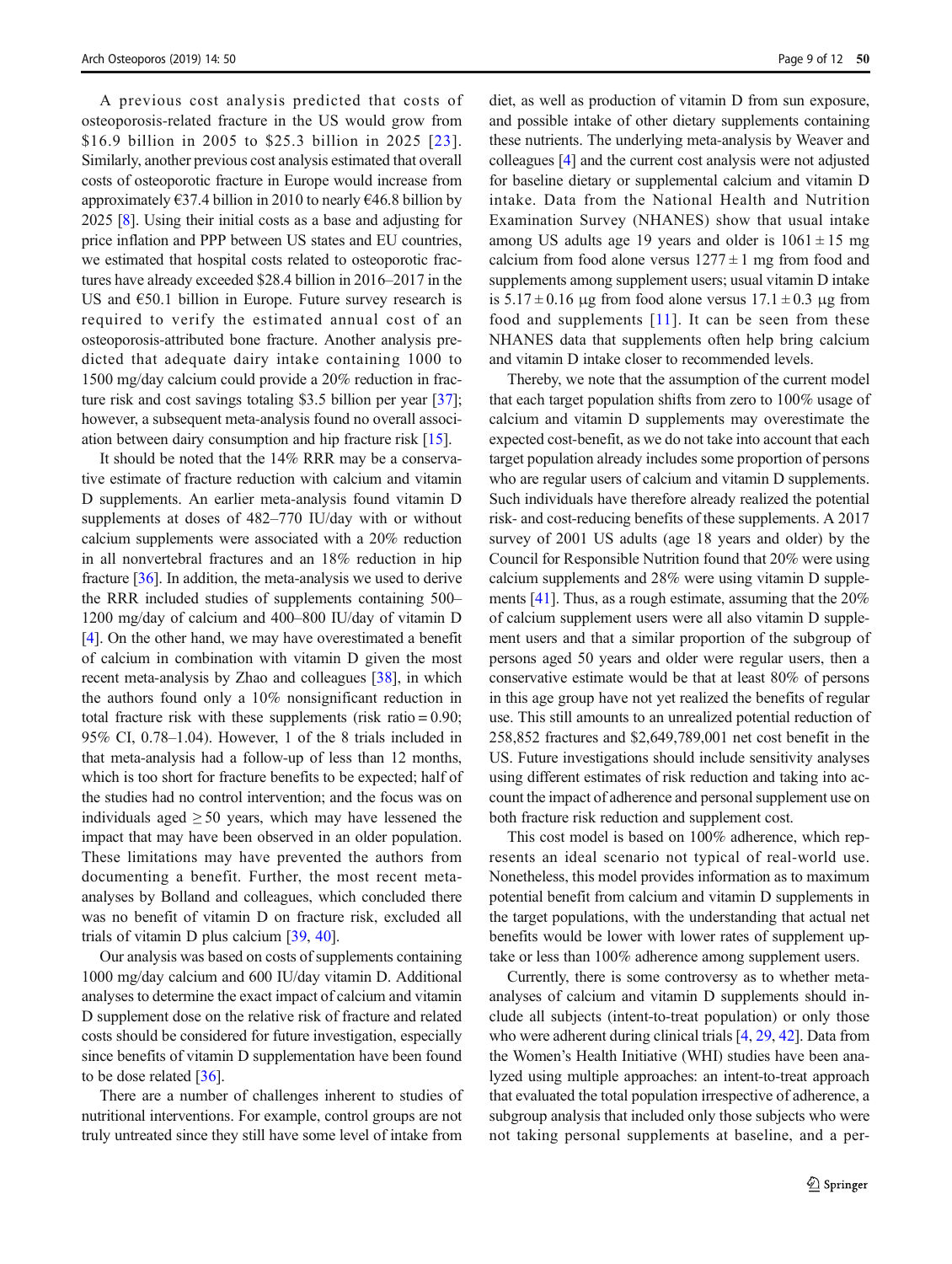protocol analysis that included only subjects who were not using supplements at baseline and who then adhered to the assigned supplement [[29](#page-11-0)]. Not surprisingly, since treatments can only work if they are taken, the third approach provided the most compelling support for fracture reduction with calcium and vitamin D supplementation [[29\]](#page-11-0). The meta-analysis used to determine RRR for the current cost analysis included the latter of these three groups from the WHI, and sensitivity analyses conducted using the other WHI analysis populations produced fairly similar results [\[4](#page-10-0)]. Data on fracture reduction in the subgroup of adherent participants were lacking in other studies included in the meta-analysis; however, it should be noted that the 14% reduction in fracture was seen even with less than 100% adherence in all of the trials [\[4](#page-10-0)]. In fact, reported adherence rates were as low as 55% to 63% in some of the included trials [[28,](#page-11-0) [31\]](#page-11-0). Thus, the RRR used in this analysis is likely a conservative estimate of the benefit of supplements, given that those in the placebo group still have some baseline exposure to calcium and vitamin D and those in the treated group were not fully adherent.

The RRR for fracture in this analysis was derived from a meta-analysis in healthy community-dwelling and institutionalized adults and applied to a subgroup of such persons with osteoporosis; actual RRR may be higher or lower in this subgroup. In addition, since a majority of fragility fractures occur in persons with bone mineral density in the osteopenic range [[43\]](#page-11-0), additional cost analyses are needed to identify potential cost savings if calcium and vitamin D supplementation was expanded to include those with osteopenia, especially at elevated risk based on Fracture Risk Assessment Tool thresholds (e.g.,  $\geq 20\%$  10-year probability for major osteoporotic fracture or  $\geq$  3% 10-year probability of hip fracture in the US) [\[44](#page-11-0)].

The current analysis measures total benefits and does not necessarily predict fracture risk and savings for individual persons whose potential benefits vary with their specific risk of osteoporosis-related fracture. Individual fracture risk is dependent on a variety of factors such as age, race, gender, body mass index, bone mineral density, previous fracture history, health conditions (e.g., rheumatoid arthritis, hyperthyroidism, chronic liver disease), concurrent medications (e.g., glucocorticoids), and alcohol and tobacco use [[44\]](#page-11-0). Evaluating the effects of calcium and vitamin D supplements on fracture risk would benefit from also evaluating their effects on bone quality. In addition, cost benefits might differ if looked at from either a patient or a payer perspective instead of a societal perspective. In real-world settings, actual costs are borne by a combination of insurers and patients. While insurers probably cover a majority of the hospital-based costs associated with fracture, patients likely bear the out-of-pocket costs of over-the-counter supplements, although in Europe, individual countries (e.g., Switzerland and Germany) reimburse the costs via health insurance claims for patients with established

osteoporosis. Theoretically, if the out-of-pocket costs of the supplements were shifted to insurers, the removal of a cost barrier for patients could potentially lead to increased supplement use and associated decreases in fractures that would still result in cost savings for insurers based on the current analysis.

Only direct costs of hospitalization related to fracture were included in this cost-benefit analysis. Thus, the analysis does not take into account impact on other medical expenses (e.g., long-term care) or indirect costs (e.g., absenteeism and loss of productivity) related to fracture, nor does it take into account the impact to society of potential lost tax revenue. Some of those costs can be extensive (e.g., the cost of long-term care for disability from osteoporosis was  $\epsilon$ 10.7 billion in Europe in 2010 [[1\]](#page-10-0)). Therefore, additional cost benefits beyond those measured in this analysis are potentially realized if fractures are reduced through expanded supplementation use.

As global populations continue to age, a considerable increase in osteoporosis prevalence is anticipated [\[1](#page-10-0)]. In fact, the number of individuals over the age of 50 years worldwide who are at high risk of osteoporotic fracture is expected to rise by about 30% in Europe and more than 50% in North America from 2010 to 2040 [[45](#page-11-0)]. The current analysis suggests that expanding combined use of calcium and vitamin supplements among adults in this age group has the potential to reduce the risk of fractures and substantially reduce hospital costs for osteoporosis-attributable fractures. Potential cost savings based on 2016–2017 data amount to over €5.71 billion and nearly \$3.31 billion per year in Europe and the US, respectively.

Acknowledgments This analysis was sponsored by Pfizer Consumer Healthcare. Medical writing support was provided by Lauren Cerruto; Dennis Stancavish, MA; and Diane M. Sloan, PharmD, of Peloton Advantage, LLC, and was also funded by Pfizer.

Funding This analysis was sponsored by Pfizer Consumer Healthcare.

## Compliance with ethical standards

Conflict of interest Connie M. Weaver, PhD, has served as a scientific advisor for International Life Sciences Institute, Pfizer, Pharmavite, and YINI and has received grants from ISI North America, DMI, and Tate & Lyle.

Heike A. Bischoff–Ferrari, DrPH, receives independent investigatorinitiated funding from the European Commission within the Framework 7 Research Program (DO-HEALTH study: [ClinicalTrials.gov](http://clinicaltrials.gov) identifier, NCT01745263), the Swiss National Foundations (T&D trial: [ClinicalTrials.gov](http://clinicaltrials.gov) identifier, NCT02419105), the Velux Foundations ([ClinicalTrials.gov](http://clinicaltrials.gov) identifier, NCT01017354), and DSM Nutritional Products ([ClinicalTrials.gov](http://clinicaltrials.gov) identifier, NCT02527668). She has also received honoraria for speaking at symposia from DSM, Mylan, Nestlé, Roche Diagnostics, Sandoz, and Sanofi; is a consultant for Nestlé, Pfizer, Sandoz, and Sanofi; and holds a position on the board of directors for the Swiss Association Against Osteoporosis.

Christopher J. Shanahan, Global Director–Agriculture & Nutrition, Frost & Sullivan, received funding from Pfizer Consumer Healthcare for performing the literature search and cost analysis.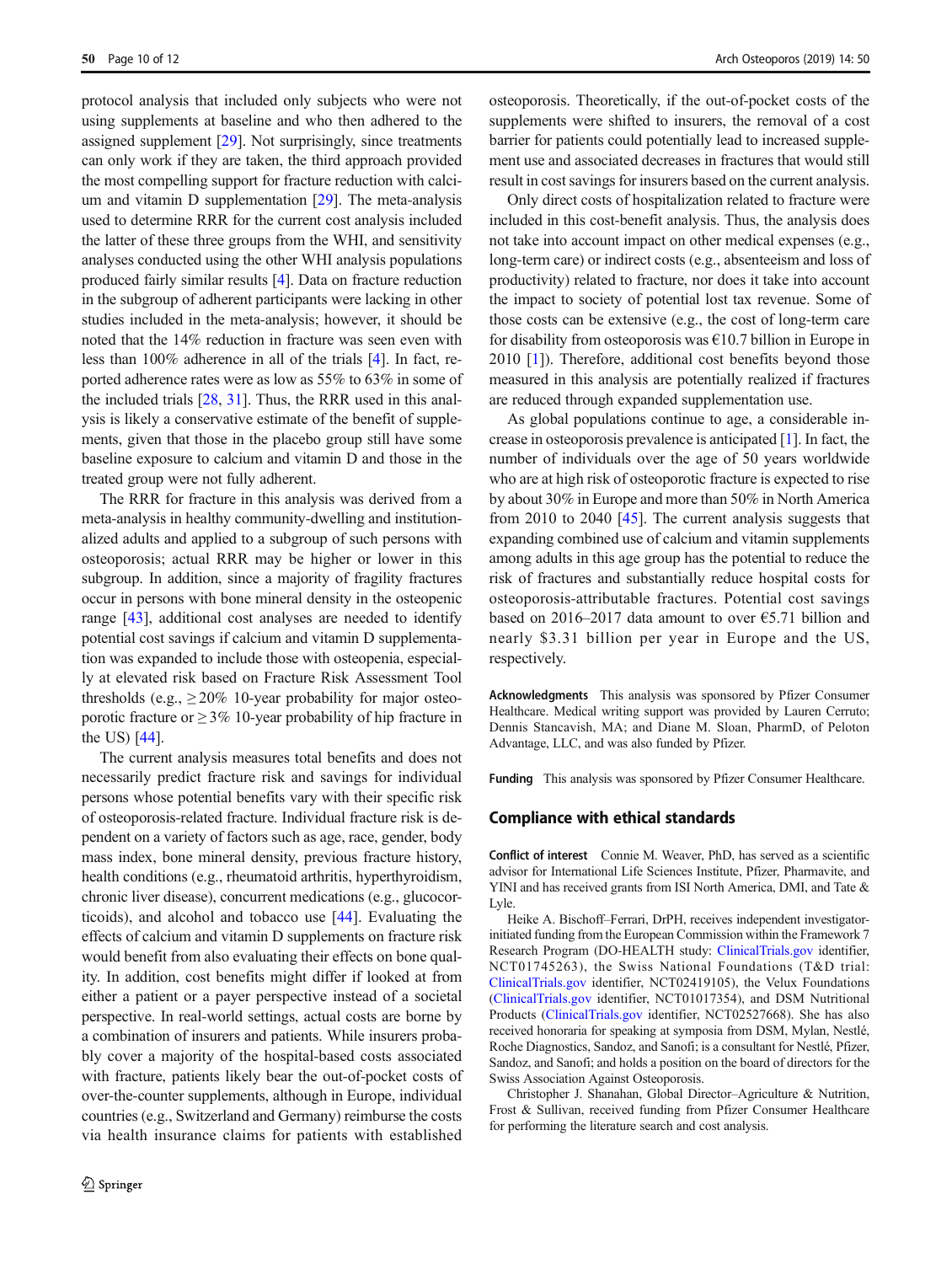<span id="page-10-0"></span>Statement of human and animal rights This article does not contain any studies with human participants or animals performed by any of the authors.

Open Access This article is distributed under the terms of the Creative Commons Attribution 4.0 International License (http:// creativecommons.org/licenses/by/4.0/), which permits unrestricted use, distribution, and reproduction in any medium, provided you give appropriate credit to the original author(s) and the source, provide a link to the Creative Commons license, and indicate if changes were made.

# References

- 1. (2014) The global burden of osteoporosis: a factsheet. International Osteoporosis Foundation. [https://www.iofbonehealth.org/sites/](https://www.iofbonehealth.org/sites/default/files/media/PDFs/Fact%20Sheets/2014-factsheet-osteoporosis-A4.pdf) [default/files/media/PDFs/Fact%20Sheets/2014-factsheet](https://www.iofbonehealth.org/sites/default/files/media/PDFs/Fact%20Sheets/2014-factsheet-osteoporosis-A4.pdf)[osteoporosis-A4.pdf.](https://www.iofbonehealth.org/sites/default/files/media/PDFs/Fact%20Sheets/2014-factsheet-osteoporosis-A4.pdf) Accessed February 12, 2019
- 2. (2010) NAMS continuing medical education activity: management of osteoporosis in postmenopausal women: 2010 position statement of the North American Menopause Society. Menopause 17:23–24. doi: <https://doi.org/10.1097/gme.0b013e3181cdd4a7>
- 3. Camacho PM, Petak SM, Binkley N, Clarke BL, Harris ST, Hurley DL, Kleerekoper M, Lewiecki EM, Miller PD, Narula HS, Pessah-Pollack R, Tangpricha V, Wimalawansa SJ, Watts NB (2016) American Association of Clinical Endocrinologists and American College of Endocrinology clinical practice guidelines for the diagnosis and treatment of postmenopausal osteoporosis. Endocr Pract 22:1–42. <https://doi.org/10.4158/ep161435.gl>
- 4. Weaver CM, Alexander DD, Boushey CJ, Dawson-Hughes B, Lappe JM, LeBoff MS, Liu S, Looker AC, Wallace TC, Wang DD (2016) Calcium plus vitamin D supplementation and risk of fractures: an updated meta-analysis from the National Osteoporosis Foundation [published erratum and additional analyses appear in Osteoporos Int. 2016;27(8):2643-2646]. Osteoporos Int 27:367– 376. <https://doi.org/10.1007/s00198-015-3386-5>
- 5. (2015) Dietary Guidelines for Americans 2015–2020 US Department of Health and Human Services; U.S. Department of Agriculture, Washington, DC
- 6. Papaioannou A, Morin S, Cheung AM, Atkinson S, Brown JP, Feldman S, Hanley DA, Hodsman A, Jamal SA, Kaiser SM, Kvern B, Siminoski K, Leslie WD, for the Scientific Advisory Council of Osteoporosis Canada (2010) 2010 clinical practice guidelines for the diagnosis and management of osteoporosis in Canada: summary. CMAJ 182:1864–1873. [https://doi.org/10.](https://doi.org/10.1503/cmaj.100771) [1503/cmaj.100771](https://doi.org/10.1503/cmaj.100771)
- 7. Cosman F, de Beur SJ, LeBoff MS, Lewiecki EM, Tanner B, Randall S, Lindsay R (2014) Clinician's guide to prevention and treatment of osteoporosis. Osteoporos Int 25:2359–2381. [https://](https://doi.org/10.1007/s00198-014-2794-2) [doi.org/10.1007/s00198-014-2794-2](https://doi.org/10.1007/s00198-014-2794-2)
- 8. Hernlund E, Svedbom A, Ivergard M, Compston J, Cooper C, Stenmark J, McCloskey EV, Jonsson B, Kanis JA (2013) Osteoporosis in the European Union: medical management, epidemiology and economic burden. A report prepared in collaboration with the International Osteoporosis Foundation (IOF) and the European Federation of Pharmaceutical Industry Associations (EFPIA). Arch Osteoporos 8:136. [https://doi.org/10.1007/s11657-](https://doi.org/10.1007/s11657-013-0136-1) [013-0136-1](https://doi.org/10.1007/s11657-013-0136-1)
- 9. Kanis JA, McCloskey EV, Johansson H, Cooper C, Rizzoli R, Reginster JY (2013) European guidance for the diagnosis and management of osteoporosis in postmenopausal women. Osteoporos Int 24:23–57. <https://doi.org/10.1007/s00198-012-2074-y>
- 10. (2016) Handout on health: osteoporosis. NIH Osteoporosis and Related Bone Diseases ~ National Resource Center. [https://www.](https://www.niams.nih.gov/health_info/bone/osteoporosis/osteoporosis_hoh.asp)

[niams.nih.gov/health\\_info/bone/osteoporosis/osteoporosis\\_hoh.](https://www.niams.nih.gov/health_info/bone/osteoporosis/osteoporosis_hoh.asp) [asp](https://www.niams.nih.gov/health_info/bone/osteoporosis/osteoporosis_hoh.asp). Accessed March 22, 2018

- 11. Blumberg JB, Frei BB, Fulgoni VL, Weaver CM, Zeisel SH (2017) Impact of frequency of multi-vitamin/multi-mineral supplement intake on nutritional adequacy and nutrient deficiencies in U.S. adults. Nutrients 9:1–15. <https://doi.org/10.3390/nu9080849>
- 12. Lips P, Hosking D, Lippuner K, Norquist JM, Wehren L, Maalouf G, Ragi-Eis S, Chandler J (2006) The prevalence of vitamin D inadequacy amongst women with osteoporosis: an international epidemiological investigation. J Intern Med 260:245–254. [https://](https://doi.org/10.1111/j.1365-2796.2006.01685.x) [doi.org/10.1111/j.1365-2796.2006.01685.x](https://doi.org/10.1111/j.1365-2796.2006.01685.x)
- 13. Tai V, Leung W, Grey A, Reid IR, Bolland MJ (2015) Calcium intake and bone mineral density: systematic review and meta-analysis. BMJ 351:h4183. <https://doi.org/10.1136/bmj.h4183>
- 14. Bolland MJ, Leung W, Tai V, Bastin S, Gamble GD, Grey A, Reid IR (2015) Calcium intake and risk of fracture: systematic review. BMJ 351:h4580. <https://doi.org/10.1136/bmj.h4580>
- 15. Bischoff-Ferrari HA, Dawson-Hughes B, Baron JA, Kanis JA, Orav EJ, Staehelin HB, Kiel DP, Burckhardt P, Henschkowski J, Spiegelman D, Li R, Wong JB, Feskanich D, Willett WC (2011) Milk intake and risk of hip fracture in men and women: a metaanalysis of prospective cohort studies. J Bone Miner Res 26:833– 839. <https://doi.org/10.1002/jbmr.279>
- 16. Bischoff-Ferrari HA, Dawson-Hughes B, Baron JA, Burckhardt P, Li R, Spiegelman D, Specker B, Orav JE, Wong JB, Staehelin HB, O'Reilly E, Kiel DP, Willett WC (2007) Calcium intake and hip fracture risk in men and women: a meta-analysis of prospective cohort studies and randomized controlled trials. Am J Clin Nutr 86:1780–1790
- 17. (2018) Eurostat database. European Commission. [http://ec.europa.](http://ec.europa.eu/eurostat/data/database) [eu/eurostat/data/database.](http://ec.europa.eu/eurostat/data/database) Accessed February 21, 2018
- 18. (2018) Population. U.S. Census Bureau. [https://www.census.gov/](https://www.census.gov/topics/population.html) [topics/population.html.](https://www.census.gov/topics/population.html) Accessed February 21, 2018
- 19. (2018) Population distribution by age. The Henry J. Kaiser Family Foundation. [https://www.kff.org/other/state-indicator/distribution](https://www.kff.org/other/state-indicator/distribution-by-age/?currentTimeframe=0&sortModel=%7B%22colId%22:%22Location%22,%22sort%22:%22asc%22%7D)[by-age/?currentTimeframe=0&sortModel=%7B%22colId%22:%](https://www.kff.org/other/state-indicator/distribution-by-age/?currentTimeframe=0&sortModel=%7B%22colId%22:%22Location%22,%22sort%22:%22asc%22%7D) [22Location%22,%22sort%22:%22asc%22%7D.](https://www.kff.org/other/state-indicator/distribution-by-age/?currentTimeframe=0&sortModel=%7B%22colId%22:%22Location%22,%22sort%22:%22asc%22%7D) Accessed February 21, 2018
- 20. Wright NC, Looker AC, Saag KG, Curtis JR, Delzell ES, Randall S, Dawson-Hughes B (2014) The recent prevalence of osteoporosis and low bone mass in the United States based on bone mineral density at the femoral neck or lumbar spine. J Bone Miner Res 29:2520–2526. <https://doi.org/10.1002/jbmr.2269>
- 21. Kanis JA, Oden A, McCloskey EV, Johansson H, Wahl DA, Cooper C (2012) A systematic review of hip fracture incidence and probability of fracture worldwide. Osteoporos Int 23:2239– 2256. <https://doi.org/10.1007/s00198-012-1964-3>
- 22. Johnell O, Kanis JA (2006) An estimate of the worldwide prevalence and disability associated with osteoporotic fractures. Osteoporos Int 17:1726–1733. [https://doi.org/10.1007/s00198-](https://doi.org/10.1007/s00198-006-0172-4) [006-0172-4](https://doi.org/10.1007/s00198-006-0172-4)
- 23. Burge R, Dawson-Hughes B, Solomon DH, Wong JB, King A, Tosteson A (2007) Incidence and economic burden of osteoporosis-related fractures in the United States, 2005-2025. J Bone Miner Res 22:465–475. <https://doi.org/10.1359/jbmr.061113>
- 24. Weycker D, Li X, Barron R, Bornheimer R, Chandler D (2016) Hospitalizations for osteoporosis-related fractures: economic costs and clinical outcomes. Bone Rep 5:186–191. [https://doi.org/10.](https://doi.org/10.1016/j.bonr.2016.07.005) [1016/j.bonr.2016.07.005](https://doi.org/10.1016/j.bonr.2016.07.005)
- 25. (2018) Trends in health care spending. American Medical Association. [https://www.ama-assn.org/about-us/trends-health](https://www.ama-assn.org/about-us/trends-health-care-spending)[care-spending](https://www.ama-assn.org/about-us/trends-health-care-spending). Accessed February 22, 2018
- 26. Chapuy MC, Arlot ME, Duboeuf F, Brun J, Crouzet B, Arnaud S, Delmas PD, Meunier PJ (1992) Vitamin D3 and calcium to prevent hip fractures in elderly women. N Engl J Med 327:1637–1642. <https://doi.org/10.1056/nejm199212033272305>